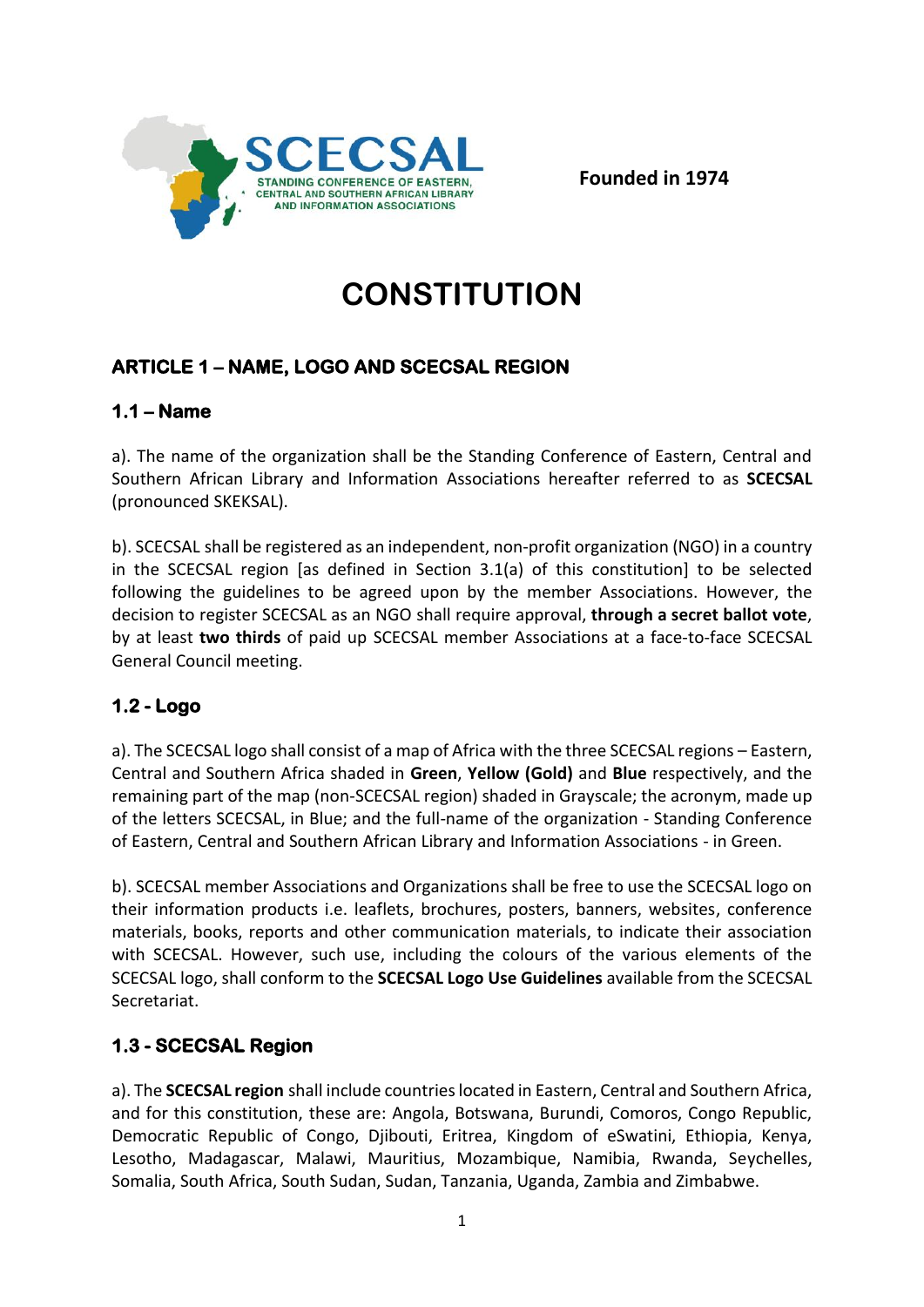b). For membership purposes, the SCECSAL General Council shall be free to expand the geographical coverage of the SCECSAL region by a decision supported by at least **two thirds** of paid up SCECSAL member Associations.

# **ARTICLE 2 - DEFINITIONS**

a). **Library, information and knowledge profession** is defined as a profession which focuses on some aspect of information (whether in digital or non-digital formats) creation, collection, organization, storage, dissemination, diffusion, or utilization.

b). **Library, information and knowledge professional** is defined as including librarians, archivists, records managers, information managers, information scientists, information entrepreneurs, knowledge managers, documentalists, and information technology/systems specialists.

c). **National library (information) association** is defined as a legally registered association operating at the national level whose membership largely include library, information and knowledge professionals.

# **ARTICLE 3 – AIM AND OBJECTIVES**

# **3.1 - Aim**

a). The **aim** of SCECSAL shall be to promote the library, information and knowledge profession in the SCECSAL region through national library (information) associations.

# **3.2 - Objectives**

a). The objectives of SCECSAL shall be to:

- i. Provide a platform for connecting national library (information) associations to facilitate discussion on issues of mutual interest and the exchange of knowledge including good practices and current trends in the profession;
- ii. Promote regional and international understanding and co-operation on matters relating to the library, information and knowledge profession;
- iii. Disseminate research in library, information and knowledge field through publications, conferences, seminars, and other medium such as the World Wide Web, Open Access platforms and social media;
- iv. Advocate for and promote Open Data and Open Access to publicly funded research;
- v. Advocate for fair copyright legislations that recognise the need to maintain a balance between the interests of rights holders and users in the region;
- vi. Facilitate capacity development for library, information and knowledge professionals through training, networking, staff exchange, study visits, seminars, workshops and other appropriate activities;
- vii. Promote cooperation with among library, information and knowledge professional associations and organizations within and outside the SCECSAL region;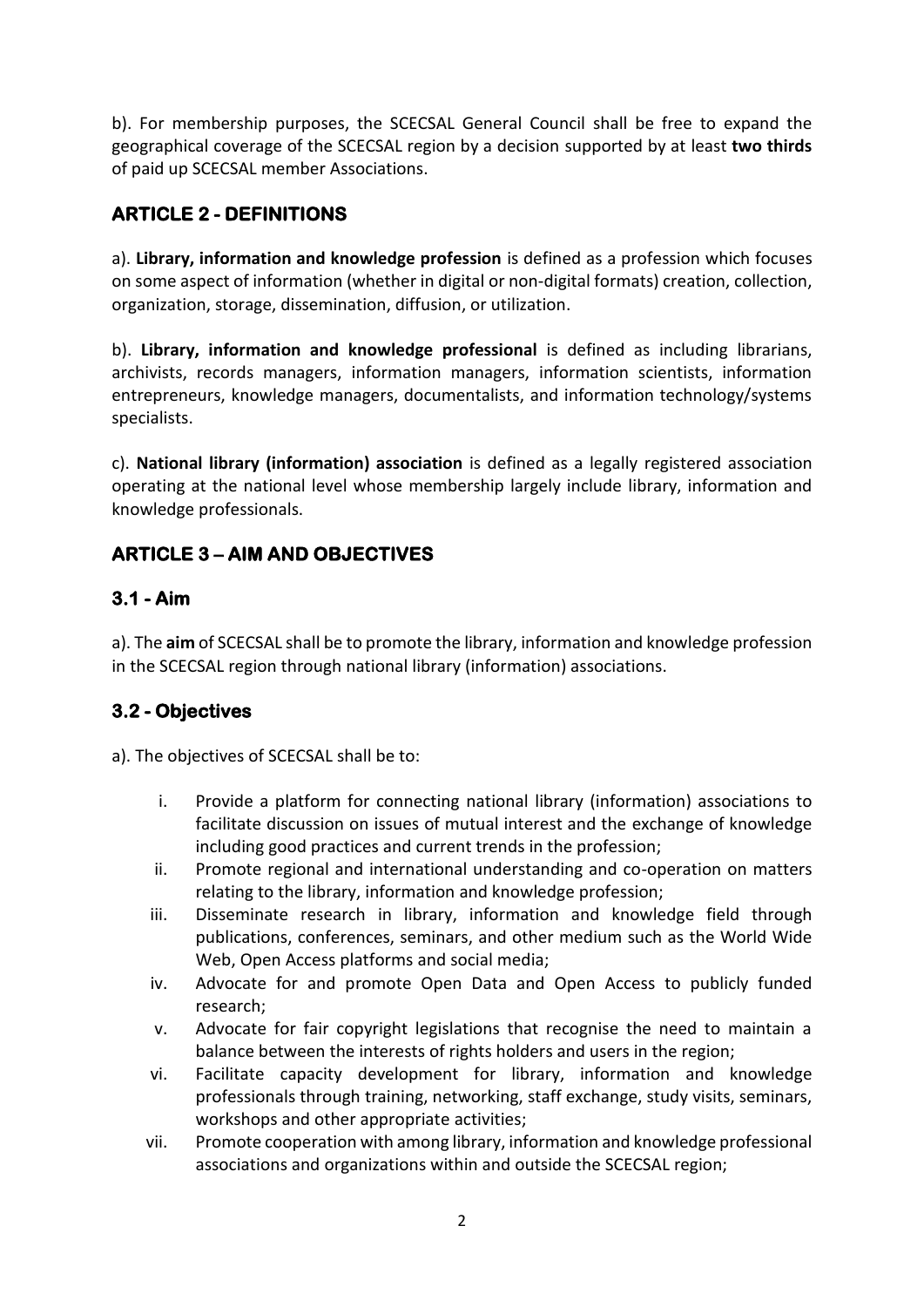- viii. Promote the use and application of information and Communication Technologies (ICTs) in library, information and knowledge work;
- ix. Commission and encourage research in the library, information and knowledge field with a special focus on the SCECSAL region;
- x. Undertake such other activities as shall promote the development of the library, information and knowledge profession in the SCECSAL region.

## **ARTICLE 4 - MEMBERSHIP**

#### **4.1 – Categories of Membership**

a). SCECSAL members shall consist of:

- i. National library (information) associations (here after referred to as **SCECSAL Member Associations**) from countries in the SCECSAL region.
- ii. Organisation or associations (here after referred to as **SCECSAL Affiliates**) from within or outside the SCECSAL region involved in or with an interest in the development of the library, information and knowledge profession in the SCECSAL region.

#### **4.2 – Membership Benefits**

a). **SCECSAL member Associations** in good standing shall be entitled to:

- i. a seat on the SCECSAL General Council with a right to vote on all decisions of the Council;
- ii. a representative on the SCECSAL Committee of Focal Points (CFP);
- iii. all their bona-fide members paying reduced registration fees at SCECSAL conferences and at other SCECSAL related events (i.e. courses, workshops, etc.) compared to participants from non- SCECSAL member Associations;
- iv. hold all other privileges and benefits of SCECSAL that shall be determined from time to time and accorded to members Associations.
- b). **SCECSAL Affiliates** shall enjoy the following benefits:
	- i. participate in the meetings of the SCECSAL General Council as observers with no voting rights
	- ii. two officers paying reduced registration fees (same as those paid by members of bona fide SCECSAL member Associations) at SCECSAL conferences and other SCECSAL related events (i.e. courses, workshops, etc.)
	- iii. hold all other privileges and benefits of SCECSAL that shall be determined from time to time and accorded to SCECSAL Affiliates.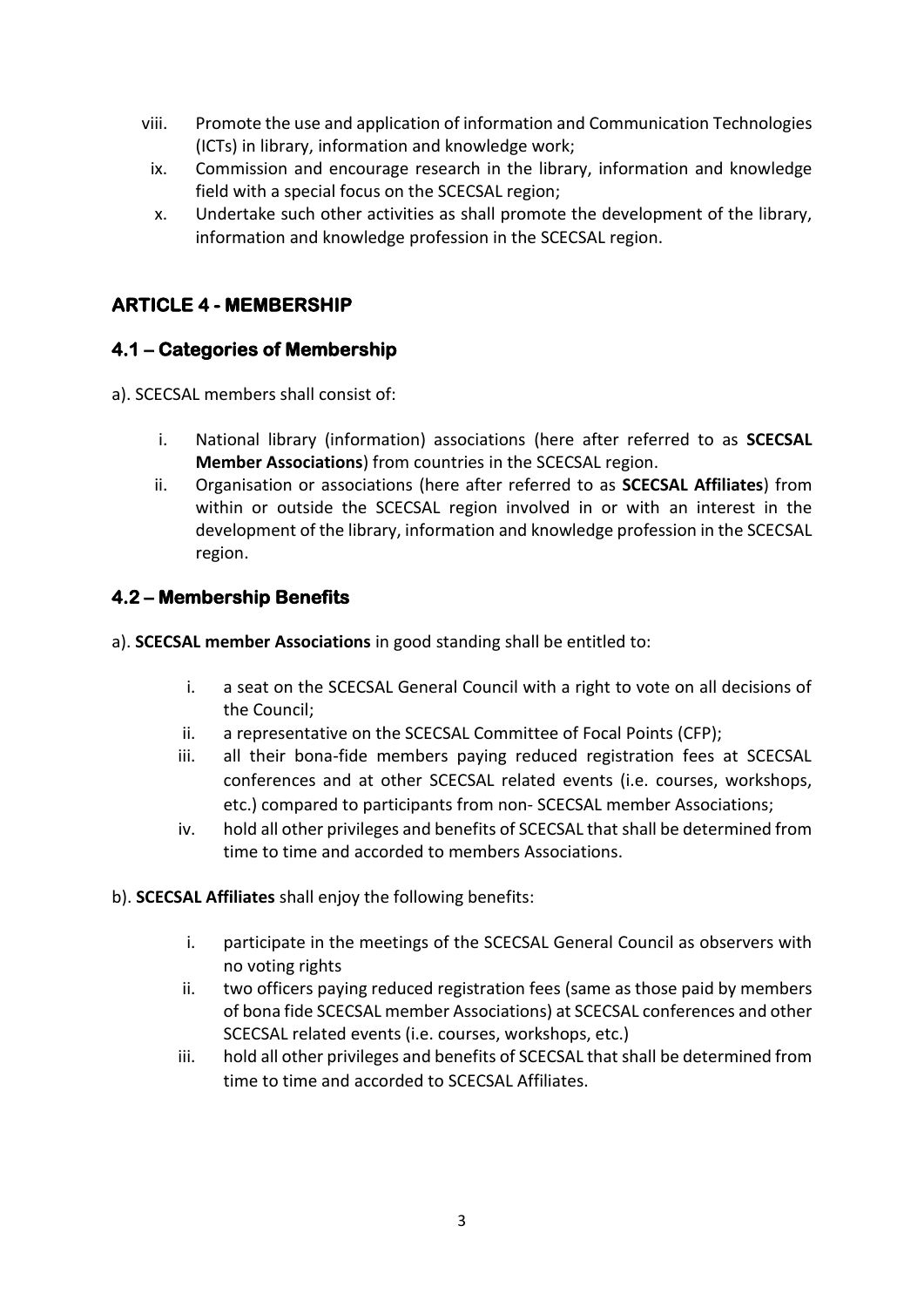#### **4.3 – Application for Membership and Contact Address**

a). Applications for membership shall be made in writing to the SCECSAL Secretariat which shall consult the SCECSAL General Council to approve the application. The decision of the General Council shall be communicated to the applicant within **two (2) months**from the date of receipt of the application. If admitted, the Association or Organization applying for membership shall be informed of its financial obligations to SCECSAL and its representative shall be required to attend and participate, as an observer, at the forthcoming biennial SCECSAL General Council Business Meeting (hereafter referred to as the **SCECSAL Business Meeting**) at which the membership shall be confirmed. All financial dues to SCECSAL shall be paid immediately at the end of the SCECSAL Business Meeting.

b). A Member Association or Associate Member shall ensure that always the SCECSAL Secretariat has its correct **official contact electronic mail address** and all communication sent to that address shall be deemed to have been delivered to the member.

## **4.4 - Withdrawal from SCECSAL**

a). A Member Association or **SCECSAL Affiliate** may withdraw from SCECSAL upon written **24 month** notice to the SCECSAL Secretariat. A member withdrawing from SCECSAL shall not be relieved from fulfilling any outstanding constitutional or other obligations approved by the SCECSAL General Council.

b). Requests to withdraw from SCECSAL shall be discussed at the immediate **face-to-face** or **virtual** meeting of the SCECSAL General Council and approval shall only be granted if the applicant has met all its obligations to SCECSAL.

c). All rights, title, and interest, both legal and equitable, of a member in the SCECSAL and to its properties, shall end upon confirmation of the termination of the membership by the SCECSAL General Council.

## **4.5 - Members' List**

a). The SCECSAL Secretariat shall announce the names of full-paid up member Associations at the SCECSAL General Assembly and publish the list on SCECSAL digital platforms.

## **ARTICLE 5 – GOVERNANCE STRUCTRE**

a). SCECSAL governance structure shall consist of the **SCECSAL General Council, SCECSAL Committee of Focal Points** and the **SCECSAL Secretariat**.

## **5.1 - SCECSAL General Council**

a). The SCECSAL General Council shall be the highest decision-making body on all aspects of SCECSAL, including policy direction, vision and strategy and shall consist of the Presidents/Chairpersons of the member Associations.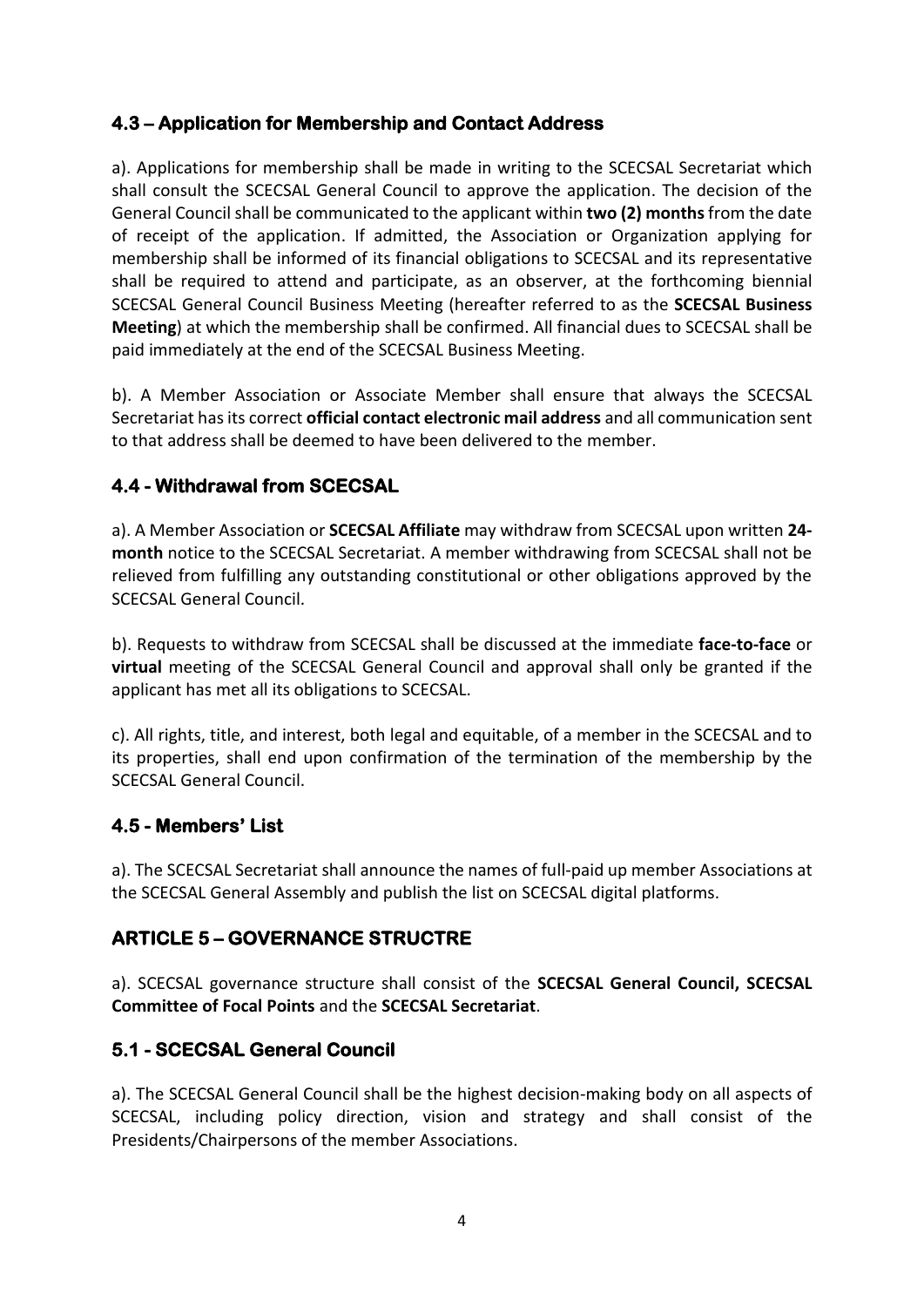b). In the absence of its President/Chairperson, a member Association shall be free to designate, **and inform the SCECSAL Secretariat in writing**, any member of its **Executive Committee** to represent the Association at the meetings of the SCECSAL General Council or SCECSAL events. Such a representative shall enjoy the same rights and privileges as the Presidents/Chairpersons of the other member Associations.

c). The SCECSAL General Council shall have full and final responsibility for the affairs of SCECSAL, especially its finances, aims and objectives, and policies.

d). The SCECSAL General Council shall have the right to establish committees or create advisory groups, as it sees fit, and to appoint individuals from among bona fide members of the member Associations and SCECSAL Affiliates to serve on the committees/advisory groups.

e). SCECSAL shall come up with bylaws, standing rules, guidelines and such other actions as the General Council may take consistent with this constitution.

#### **5.1.1 – President and Vice President of SCECSAL General Council**

a). The member Association to host the next SCECSAL conference shall hold the office of President of the SCECSAL General Council and shall chair all the meetings of the Council. The term of office shall be for two (2) years starting on 1 May following the SCECSAL conference at which the Association is confirmed as the host for the next conference and ending on 30 April in the year of the conference it shall be hosting.

b). The member Association that hosted the recent past SCECSAL Conference shall hold the office of Vice-President of the SCECSAL General Council and shall serve as Vice Chair of the Council and assume the responsibility immediately after the SCECSAL biennial conference it hosted.

c). If the Chair is unable to carry out the constitutional responsibilities the member Association serving as Vice Chair of the SCECSAL General Council shall assume the responsibility of Chair.

d). In the absence of both the Chair and Vice Chair at any meeting, the member Associations shall elect from amongst those present a Chair for that meeting or event.

#### **5.1.2 – SCECSAL Business Meetings**

a). The SCECSAL General Council shall hold its biennial **face-to-face SCECSAL Business Meetings** on the **second day** of the SCECSAL Conference.

b). The SCECSAL General Council shall also hold at least **two (2) virtual meetings** in a year, one each in the months of **February** and **October** and shall be free to hold other ad hoc virtual meetings to discuss and make decisions on matters as and when they arise.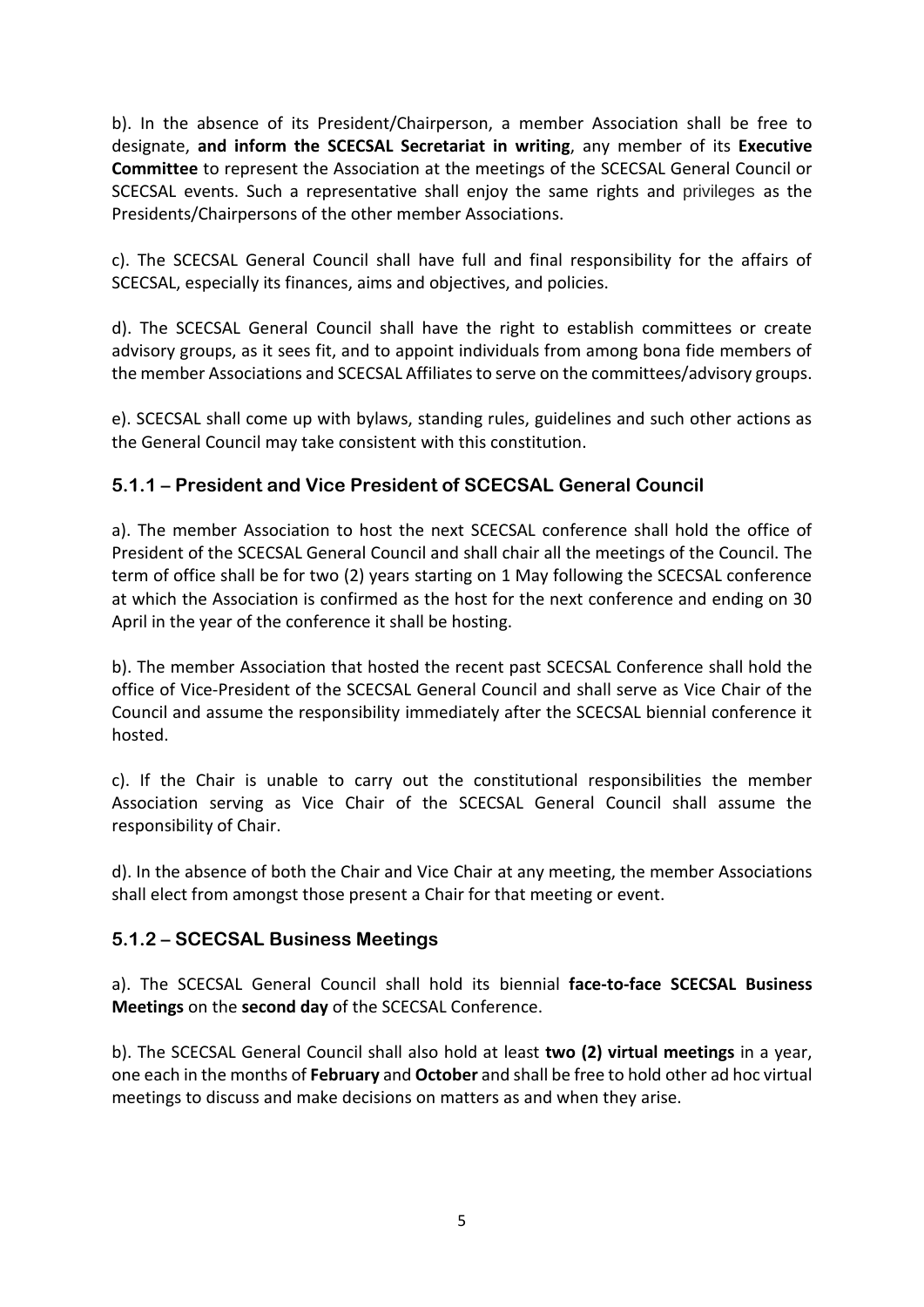c). In between the SCECSAL Business Meetings, the SCECSAL General Council shall hold its meetings and conduct its day-to-day business, discuss and agree or vote on binding decisions, using information and communication tools or online platforms that it shall decide to use.

d). The SCECSAL Secretariat shall circulate draft copies of the minutes of all the meetings of the SCECSAL General Council for corrections/inputs to all the Presidents/Chairpersons or their designated representatives, within **one (1) week** of the meetings, and the final copies of the minutes for adoption within **three (3) weeks** of the meetings. Unless there are objections from the members, the minutes of the meetings **shall be considered adopted once the deadline sent by the SCECSAL Secretariat for their adoption passes**. Once adopted the minutes shall be made available to all member Associations and SCECSAL Affiliates.

e). The SCECSAL Secretariat shall be free to disseminate the decisions of the SCECSAL General Council that could be of interest to the library and information professionals in the SCECSAL region using any appropriate media including digital communication media or platforms.

## **5.2 - SCECSAL Committee of Focal Points**

#### **5.2.1 - Composition of the Committee and Reporting Lines**

a). The SCECSAL Committee of Focal Points (CFP) shall be composed of representatives, one each appointed by paid up SCECSAL member Associations.

b). A member association may appoint any person, other than the President/Chairperson of its Executive Committee, to represent it on the CFP. A CFP member who becomes Chairperson/President of a SCECSAL member Association shall automatically cease to be a member of the CFP and the Association shall appoint a replacement within **three weeks** using the guidelines provided in the constitution or agreed upon by the SCECSAL General Council.

c). The CFP shall elect its Chair and Vice Chairperson who shall hold office for a minimum term of **four years** renewable to a maximum of two terms.

#### **5.2.2 - Duties of the Committee**

a). Under the authority of the SCECSAL General Council, the main duties of the CPF shall be to:

- Execute the decisions of the SCECSAL General Council;
- Monitor and report on implementation of the SCECSAL General Council decisions and recommendations from the SCECSAL conferences by the member Associations;
- Develop and implement a biennial workplan;
- Manage day-to-day business of SCECSAL;
- Draft policy documents for discussion by the SCECSAL General Council;
- Advise the SCECSAL General Council;
- In consultation with the SCECSAL Secretariat, prepare the agenda and required documents for the face-to-face and virtual meetings if the SCECSAL General Council;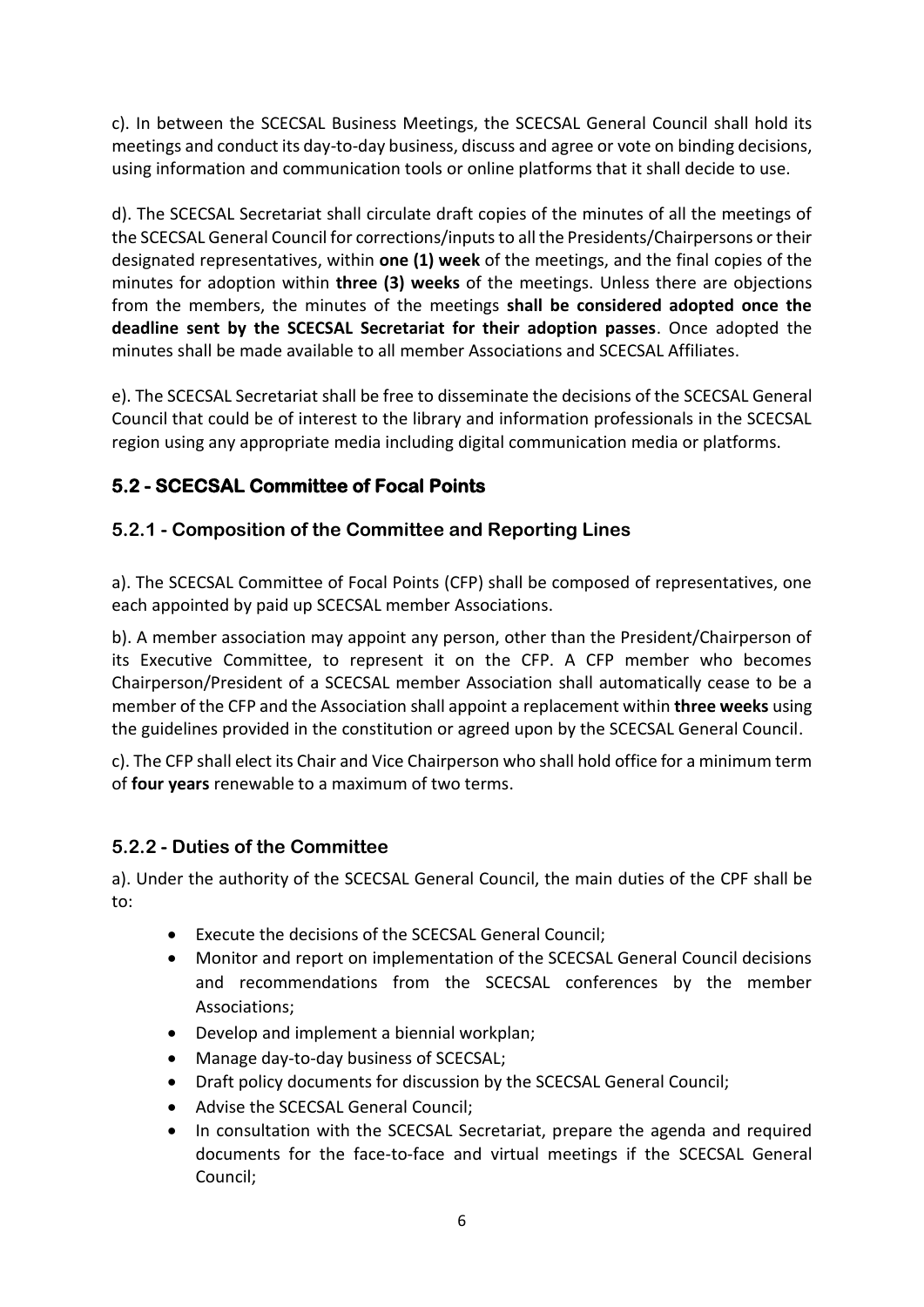- Assist with the preparation of shortlists of the nominations for SCECSAL Awards;
- Exercise certain powers delegated to it by the SCECSAL General Council.

b). The SCECSAL Committee of Focal Points, through its Chairperson, shall report to the SCECSAL General Council and he/she shall participate in the meetings of the SCECSAL General Council as an observer.

#### **5.2.3 - Term of Office**

a). To ensure continuity, all members of the SCECSAL Committee of Focal Points shall **serve on the Committee** for a **minimum term of four (4) years renewable to a maximum of three (3) terms** at the discretion of the member Association that appointed them the CFP.

b). The SCECSAL General Council shall have the power, by a decision of **two thirds** of paid up SCECSAL member Associations, to request a member Association to withdraw/replace its representative on the CFP if such action shall be in the interest of SCECSAL.

c). The SCECSAL General Council shall have the power to dissolve the SCECSAL Committee of Focal Points, if it is not satisfied with the work of the Committee, by a vote of at least **two thirds** of paid up SCECSAL member Associations and request the member Associations to make new appointments to the Committee.

#### **5.2.4 - Meetings of the Committee**

a). The SCECSAL Committee of Focal Points shall hold its meetings and conduct its day-to-day business, discuss and agree or vote on binding decisions, using information and communication tools or online platforms that it shall decide to use.

b). The Chairperson of the SCECSAL Committee of Focal Points shall participate in the face-toface SCECSAL Business Meetings, as an observer, and the SCECSAL conferences and **the cost** (i.e. travel, registration, accommodation, and a reasonable per diem) for such participation shall be borne by the member Association hosting the SCECSAL conference as a component of the budget for the conference.

## **5.3 - Permanent SCECSAL Secretariat**

#### **5.3.1 – Mandate**

a). The mandate of the Permanent SCECSAL Secretariat (hereafter referred to as the **SCECSAL Secretariat**) shall be to:

- i. Provide **administrative support to all meetings** (face-to-face and virtual) of the SCECSAL General Council and the CFP;
- ii. Produce and maintain **records of the meetings** of the SCECSAL General Council;
- iii. Manage **SCECSAL archives**;
- iv. Manage the **bidding process for hosting SCECSAL conferences** using the guidelines approved for this purpose;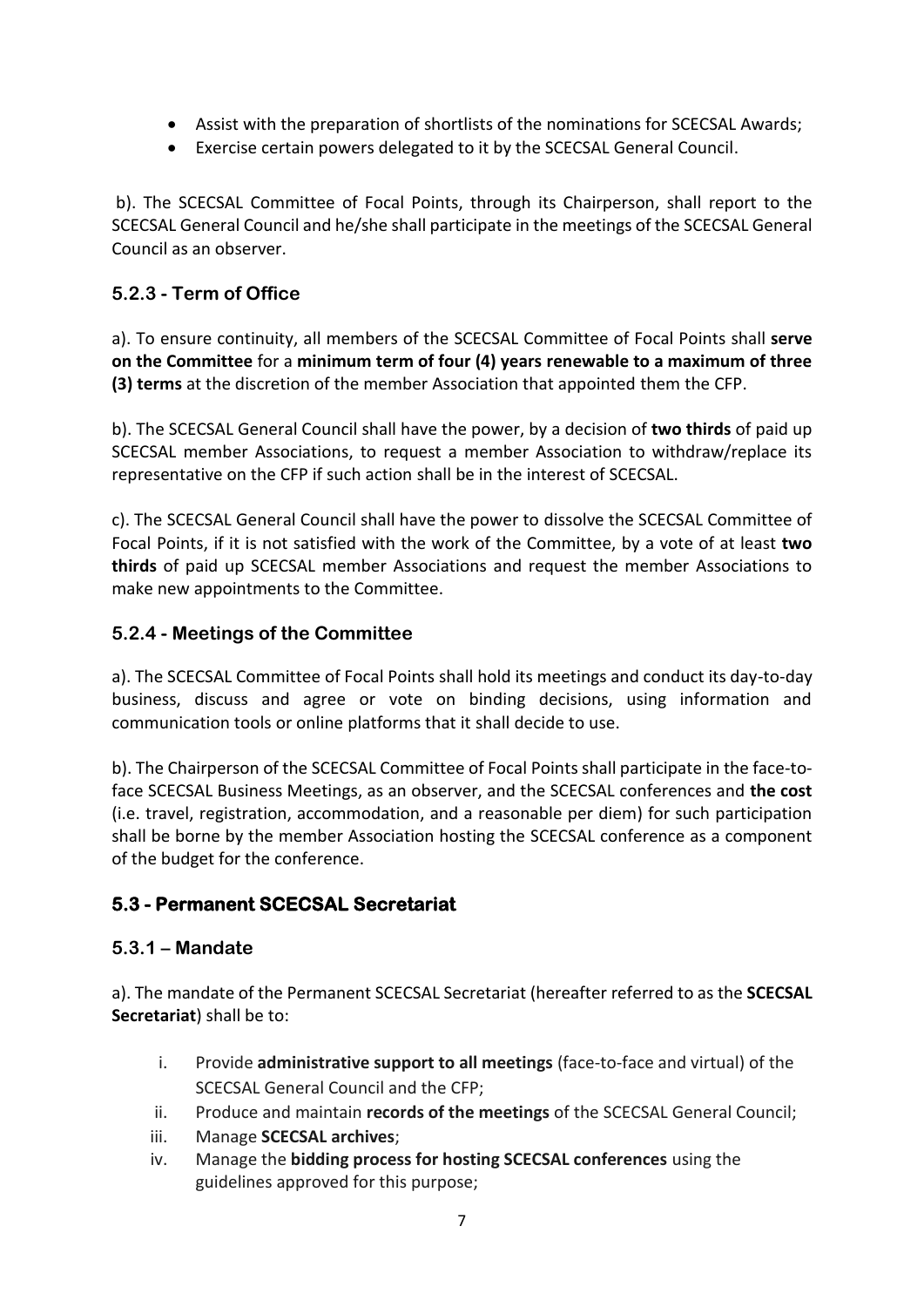- **v.** Implement the **SCECSAL communication and visibility plan**, including managing and maintaining the SCECSAL website and social media platforms, renewal of registration of the **scecsal.org** domain, etc.;
- vi. **Maintain SCECSAL** information databases including the SCECSAL member Associations' and partner organizations' contact information/database;
- vii. Manage the process for the **SCECSAL Author of the Year Award** and special or ad hoc awards that may be introduced;
- viii. Administer SCECSAL collaborations initiatives and partnerships;
- ix. Support the SCECSAL Conference National Organizing Committees (NOCs) to **organize the SCECSAL Conferences;**
- x. Ensure LOCs produce and **distribute SCECSAL Conference proceedings** and related reports in time;
- xi. Ensure **quality of all official** SCECSAL publications and monitor adherence to **SCECSAL logo** use and **publications'** guidelines;
- xii. Manage **corporate SCECSAL finances/accounts**;
- xiii. Prepare and **report on SCECSAL's finances**;
- xiv. Carry out activities assigned by the SCECSAL General Council.

## **5.3.2 Location of the Secretariat**

a). The physical location of the SCECSAL Secretariat shall be in a SCECSAL member country to be selected by the SCECSAL General Council using the guidelines agreed upon for this purpose.

b). If SCECSAL is registered as an independent, non-profit organization, as indicated in **Article 1.1 (b)**, the SCECSAL Secretariat shall also be in (**or re-located to**) the same country where SCECSAL shall be registered.

## **5.3.3 Management of the Secretariat**

a). The Member Association hosting the SCECSAL Secretariat, on one hand, and the remaining members, on the other hand, shall sign a Memorandum of Understanding (MoU) stipulating their obligations regarding support to be provided to the SCECSAL Secretariat.

b). The SCECSAL General Council, in close consultation with the member Association hosting the SCECSAL Secretariat, shall appoint a person to manage the Secretariat for a term of six (6) years, renewable at the discretion of the General Council.

c). The person to manage the SCECSAL Secretariat, on whatever arrangements (i.e. paid or volunteer basis, etc.) shall meet the minimum qualifications and other requirements to be approved by the SCECSAL General Council.

d). The person managing the SCECSAL Secretariatshall **report to the President of the SCECSAL General Council**.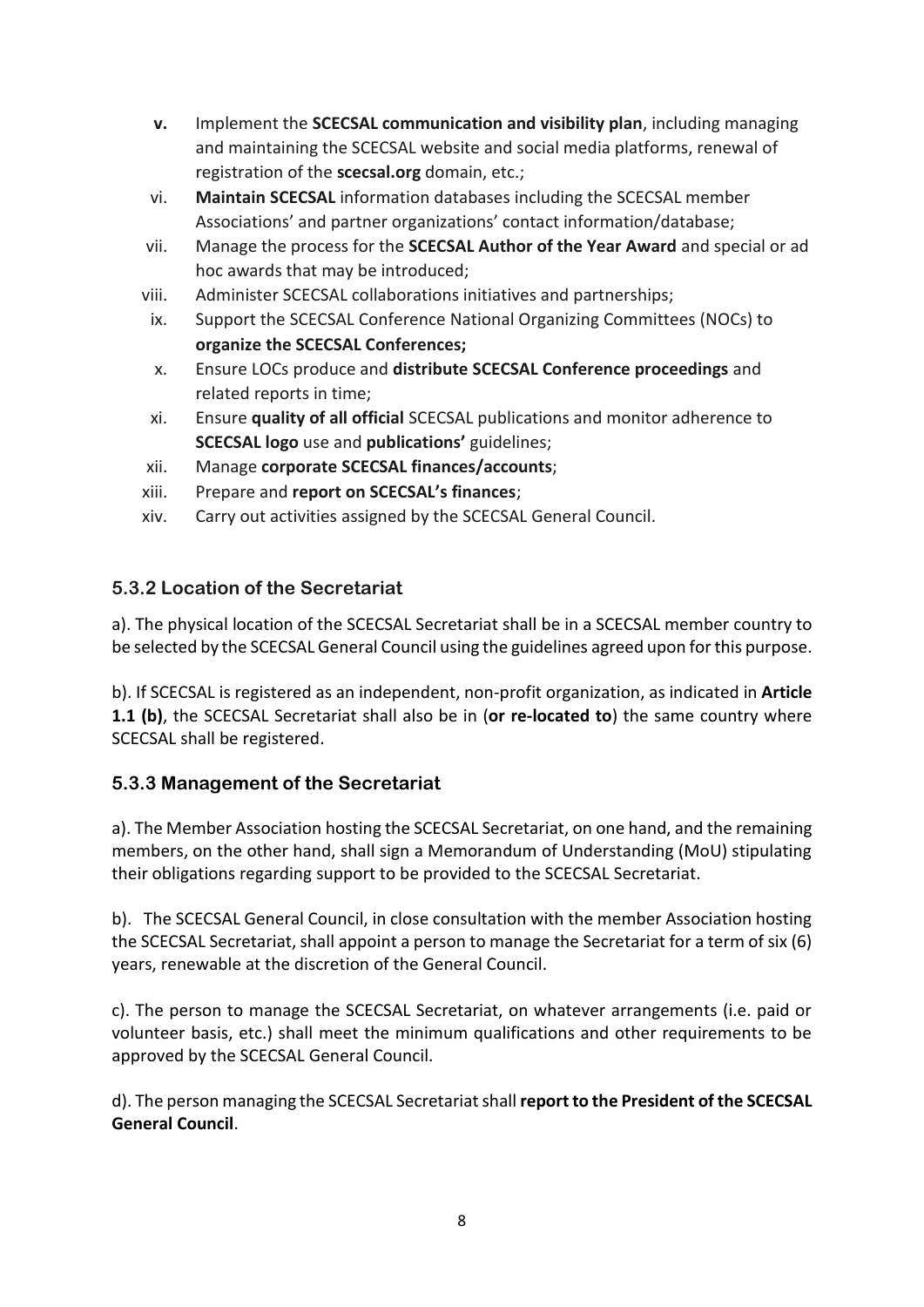#### **5.3.4 SCECSAL Secretariat at the SCECSAL Conferences**

a). The person in charge of the SCECSAL Secretariat shall participate in and provide support to the face-to-face SCECSAL Business Meetings and SCECSAL conferences and the cost (i.e. travel, registration, accommodation, and a reasonable per diem) for such participation shall be borne by the member Association hosting the SCECSAL conference as a component of the budget for the conference.

b). The SCECSAL General Council, by a decision of two thirds of paid up SCECSAL member Associations, shall have the right to review, revise or do away with financing the attendance of the person in charge of the Secretariat at the face-to-face SCECSAL Business Meetings and SCECSAL Conferences if the SCECSAL Secretariat is deemed to be in good financial position to finance partly or fully the attendance of the officer at the SCECSAL conferences and other meetings.

#### **5.3.5 Relocation of the SCECSAL Secretariat**

a). The SCECSAL General Council shall have the right to re-locate the SCECSAL Secretariat by a decision of **two thirds** of paid up SCECSAL member Associations obtained through a secret ballot vote for any of the following cases:

- i. The member Association hosting the Secretariat contravenes the laws of the country governing its registration and operation;
- ii. The member Association hosting the Secretariat misappropriates SCECSAL funds;
- iii. Any other contraventions deemed necessary by the SCECSAL General Council to warrant the re-location of the Secretariat.
- b) For reasons indicated in Articles 1.1(b) and 5.3.2(b), the SCECSAL Secretariat shall automatically be located in or re-located to the country where SCECSAL shall be registered as an NGO.

#### **5.3.6 Dissolution of the SCECSAL Secretariat**

a). The SCECSAL General Council shall have the right to dissolve the SCECSAL Secretariat by a decision of **two thirds** of its members obtained through a secret ballot vote if it is established that the Secretariat is not serving the purpose/functions for which it was established.

b). The SCECSAL Secretariat shall automatically dissolved if SCECSAL is dissolved by the member Associations.

c). Immediately following the decision to dissolve the SCECSAL Secretariat, member Associations shall discuss and agree on how they shall dispose of the Secretariat's assets and share the liabilities. **In no case may the assets be distributed amongst the member Associations.**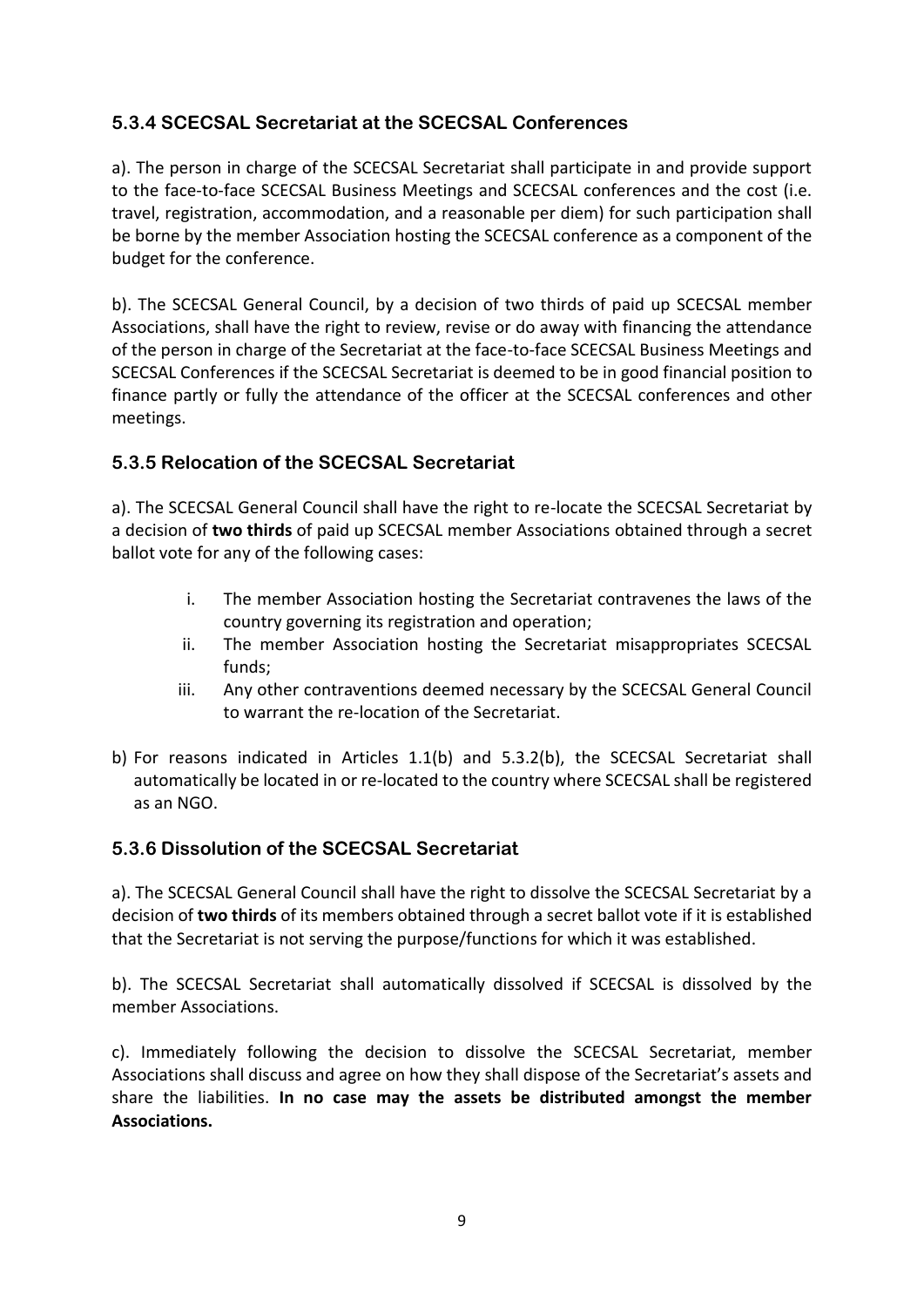# **ARTICLE 6 – SCECSAL CONFERENCES**

#### **6.1 – Frequency and Dates of the Conferences**

a). SCECSAL member Associations shall organize non-profit **biennial** conferences, hereafter referred to as **SCECSAL Conferences,** in **the last week of the month of April**,

b). A member Association wanting to change the dates of the conference from the last week of April shall give reasons in writing and seek approval of the SCECSAL General Council. Approval shall only be given if the request is supported by at least **two thirds** of paid up SCECSAL member Associations and shall only be to move the conference to the **week preceding last week of April**.

#### **6.2 Selection of hosts for SCECSAL Conferences**

a). Selection of the hosts for SCECSAL conferences shall be according to the rules and guidelines approved by the SCECSAL General Council.

b). In the event of failure to find a host for the biennial conference, after following the approved guidelines for this purpose, the SCECSAL General Council, through the SCECSAL Secretariat, shall have the power to offer any member Association **from any SCECSAL subregion** the right to host the conference. The sub-region from which the member Association is located shall not lose the right to host the conference in the event the next conference is supposed to held in that sub-region.

## **6.3 National Organizing Committee and Reporting Lines**

a). The member Association hosting the SCECSAL Conference shall appoint an ad-hoc committee - National Organizing Committee (NOC) - which shall be responsible for organizing the conference.

b). The NOC shall have its Chairperson, Secretary and any other officers it shall see fit. However, in terms of reporting lines, the NOC shall report to the President/Chairperson of the SCECSAL member Association hosting the conference.

c). All official communications to the member Associations regarding arrangements for the biennial conference shall be done by the President/Chairperson of the SCECSAL member Association hosting the conference.

## **6.4 Participating in the SCECSAL Conference and Registration Fees**

a). Unless provided for in this Constitution, **all delegates**, including speakers and paper presenters, Presidents/Chairpersons of member Associations, resource persons, etc. **shall finance their participation in the SCECSAL Conferences**, and provision of any form of support to any individual or groups of individuals to facilitate their participation in the conference shall be at the sole discretion of the SCECSAL member Association hosting the conference.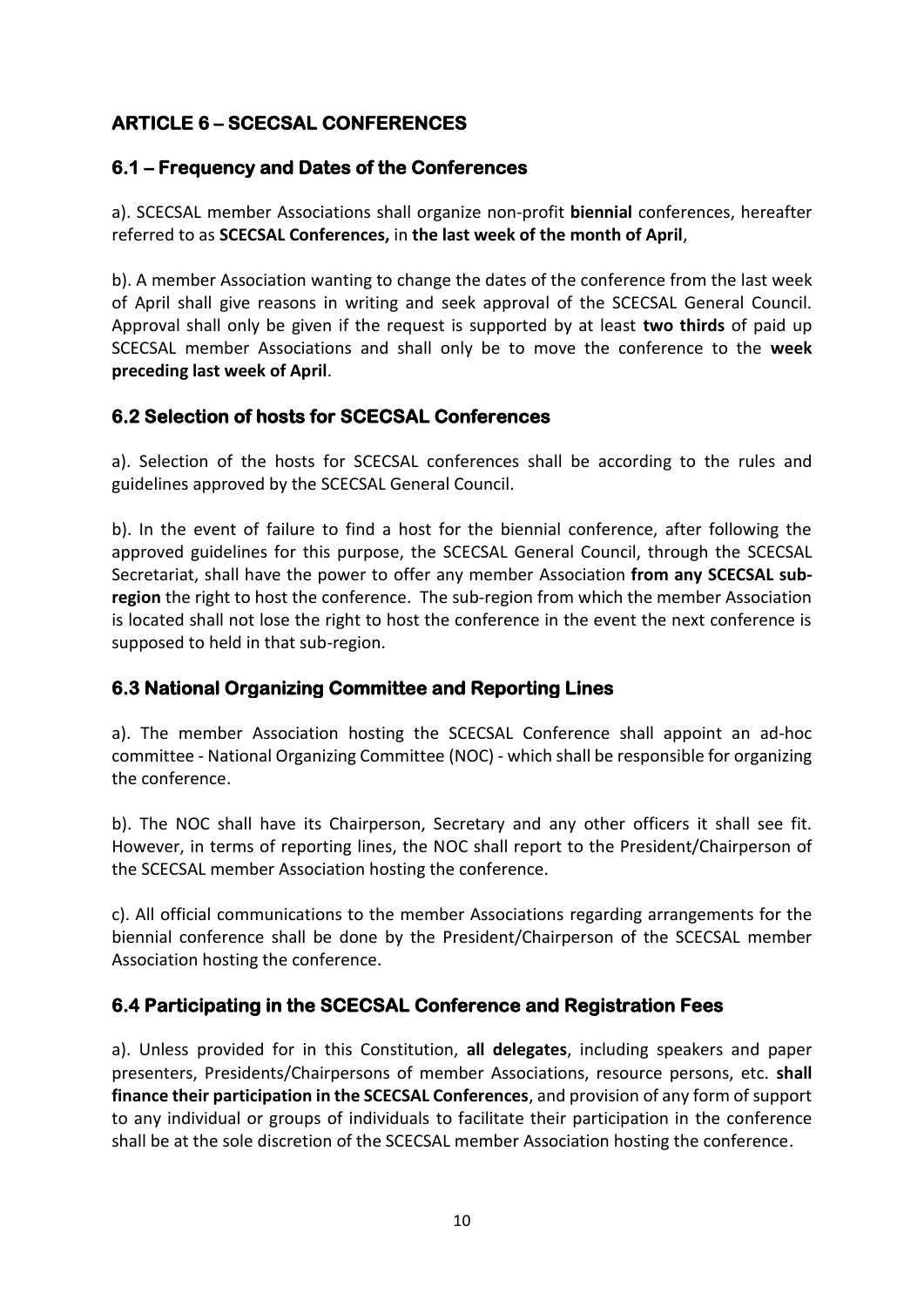b). **Conference registration fees** for participants who are bona fide members of SCECSAL member Associations or SCECSAL Affiliates (**only two individuals this case**) in good standing **shall be less than that for non-members**. This arrangement shall also apply to all SCECSAL events, including training workshops, seminars, etc. where payment of feesshall be required.

c). For the purpose of SCECSAL Conference registration fees and any other privileges to be accorded to bona fide members of member Associations or SCECSAL Affiliates, the onus of proving membership or affiliation to such associations or organizations shall be the responsibility of the individual(s) wishing to be accorded such privileges.

## **6.5 SCECSAL General Assembly**

a). The General Council shall hold a General Assembly on the last day of the SCECSAL biennial conference to discuss matters of general interest to library and information professionals in the SCECSAL region. Attendance at the General Assembly shall be open to all conference participants who shall be free to provide inputs into the deliberations. However, **voting** on decisions to be taken at the General Assembly shall be limited to the **members of the SCECSAL General Council** present at the meeting **and shall be by show of hands**.

b). The agenda for the General Assembly shall be prepared by the SCECSAL Secretariat in consultation with the President of the SCECSAL General Council and the Chairperson of the SCECSAL Committee of Focal Points.

## **ARTICLE 7 - FINANCE**

## **7.1 – Financial Year**

a). The SCECSAL Secretariat shall prepare a budget, on biennial cycle starting on 1 May in the year of the biennial SCECSAL Conference through 30 April in the year of the next biennial conference and submit it for approval by the SCECSAL General Council.

## **7.2 – Bank Accounts**

a). SCECSAL shall maintain a bank account for general administration and shall have the right to maintain bank accounts for special purposes (i.e. projects, trust funds, etc.). Opening a bank account for special purposes shall require approval by at least two thirds of paid up SCECSAL member Associations.

b). **Signatories** to the SCECSAL bank accounts shall be the President/Chairperson of the member Association hosting the SCECSAL Secretariat, the SCECSAL Secretariat Manager and the SCECSAL Focal Point of the host Association.

#### **7.3 – Membership Fees**

a). Member Associations shall pay a **biennial membership fee** to the SCECSAL Secretariat **by the close of business on the first day of the biennial SCECSAL Conference** in the amount and currency to be determined by the SCECSAL General Council.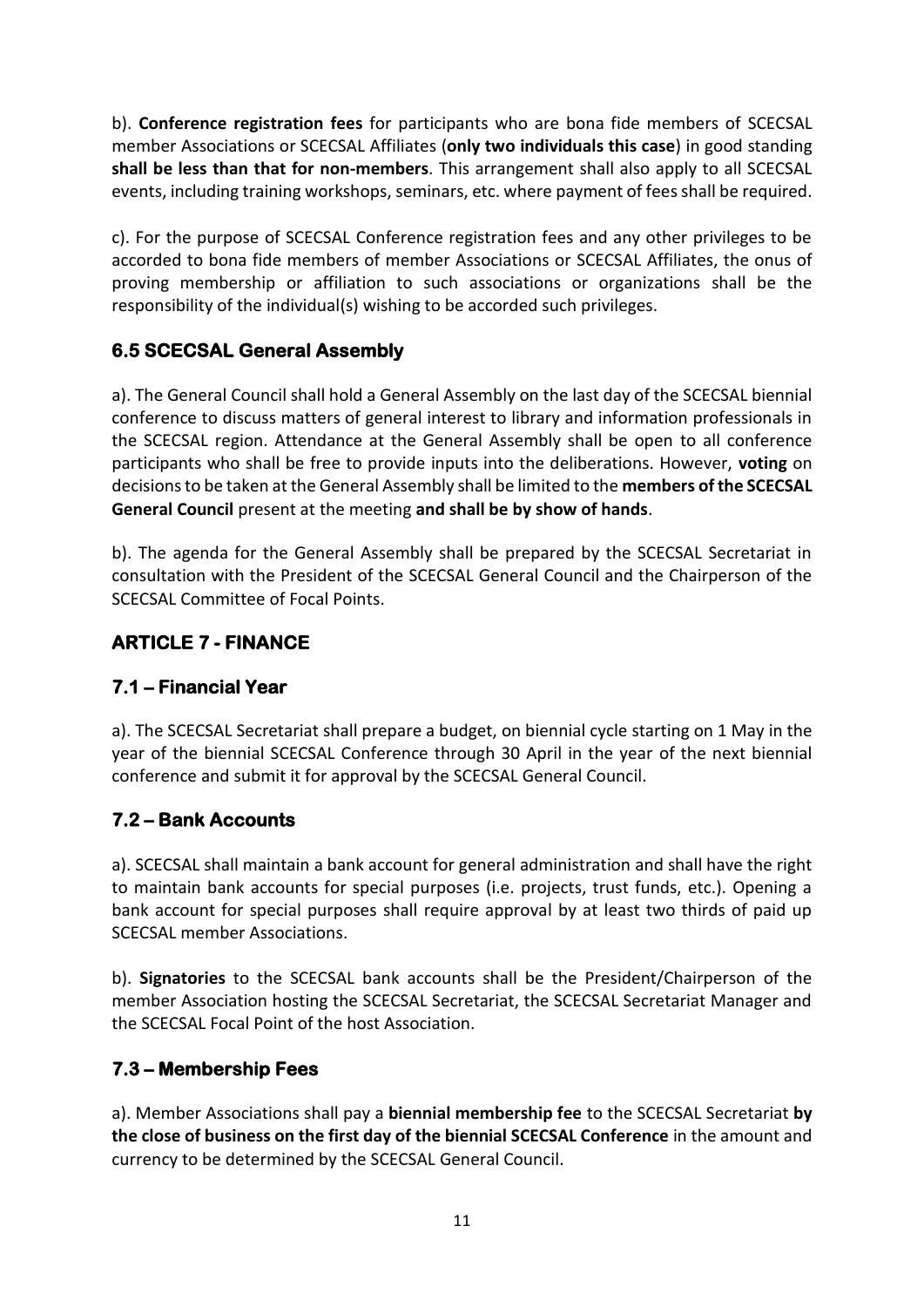b). The SCECSAL General Council shall **review** the biennial membership fees **every four years** (two SCECSAL biennials).

c). A member Association hosting the SCECSAL Conference shall contribute to the SCECSAL Secretariat **twenty-five (25) percent of the funds remaining after balancing the SCECSAL conference books**. Such funds, together with membership fees collected from member Associations on behalf of SCECSAL, shall be deposited into the SCECSAL bank account **within five (5) months** from the last day of the SCECSAL Conference.

d). A copy of the **audited** financial statement of the SCECSAL conference shall be submitted to the SCECSAL Secretariat **within five (5) months** from the last day of the SCECSAL Conference.

# **ARTICLE 8 - PUBLICATIONS**

#### **8.1 - Conference Proceedings**

a). The Member Association hosting the SCECSAL Conference, working closely with the SCECSAL Secretariat, shall:

- i. **Publish a book** containing all the papers to be presented at the conference and give a copy to each conference fee paying participant during on-site registration for the conference.
- ii. Submit **digital/PDF publisher versions** of the book and individual papers/chapters to the SCECSAL Secretariat for archiving in the SCECSAL Open Access Digital Repository or any other digital repository designated by the SCECSAL General Council and such papers shall be made **accessible online at least 48 hours** after the SCECSAL Conference.
- iii. Produce and distribute, **by 31 May** in the year of the SCECSAL Conference, a **SCECSAL Conference report** using the template/guidelines and format approved by the General Council.

## **8.2 - Other Publications**

a). The SCECSAL General Council shall commission publications(both print and e-publications) on any theme/topic in the library, information and knowledge field. Such publications shall be produced and distributed under the umbrella and branding of SCECSAL.

#### **8.3 - Biennial Country Reports**

a). SCECSAL Member Associations shall submit digital copies (preferably in MS-WORD and PDF) of their Biennial Country Reports to the SCECSAL Secretariat **by 31 March** in the year of the SCECSAL Conference using the report template and guidelines approved by the General Council. **Only the reports received by 31 March shall be presented at the SCECSAL General Assembly**.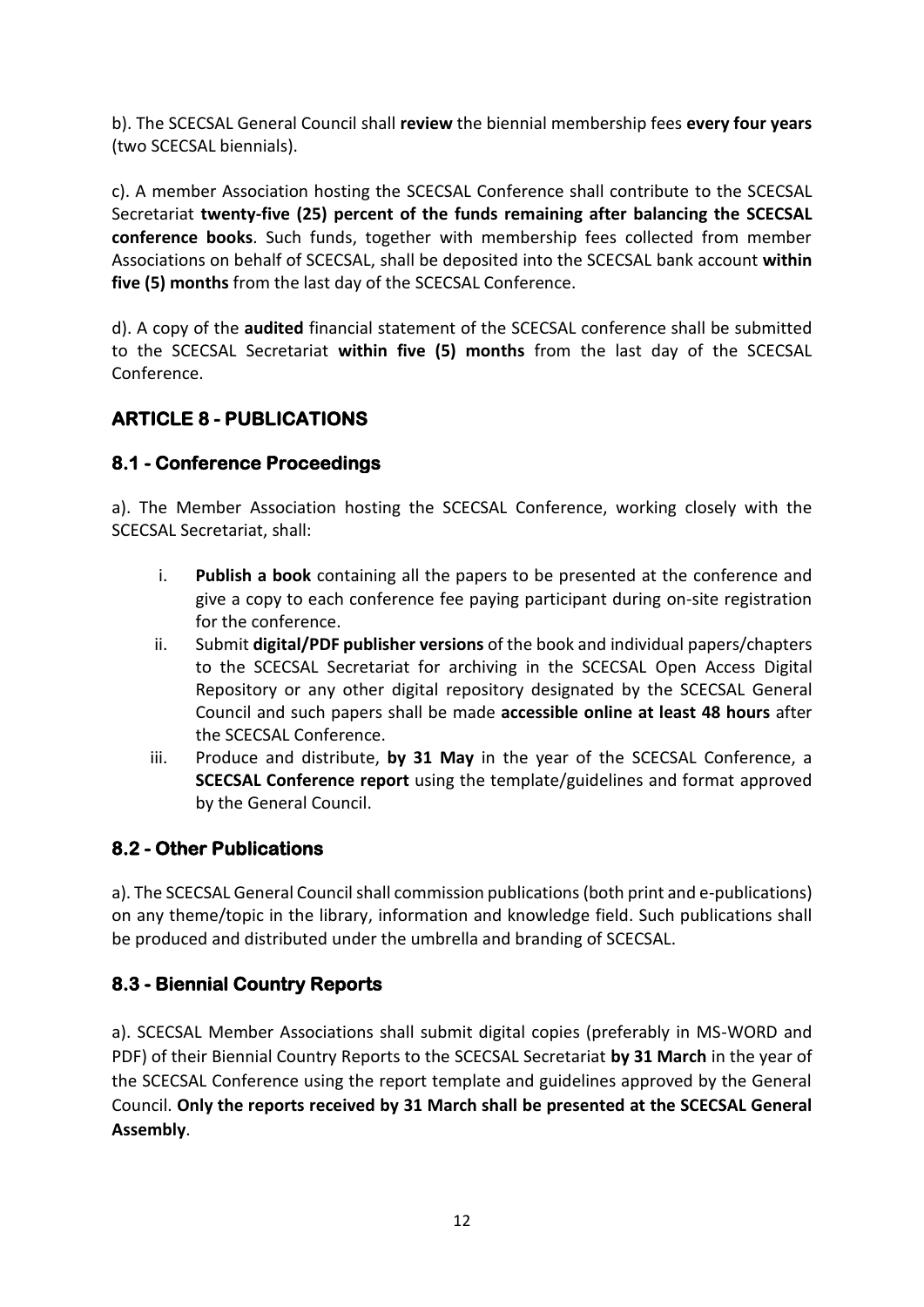b). All biennial country reports shall be published on appropriate SCECSAL approved digital platforms for wider dissemination **on the last day of the SCECSAL conference** at which they shall be presented.

# **ARTICLE 9 – SCECSAL AWARDS**

## **9.1 – Awards**

a). To encourage research and authorship amongst library, information and knowledge professionals in the SCECSAL region, SCECSAL shall award the **SCECSAL Author of the Year Award***,* in the form of a plaque and the **Best SCECSAL Conference Paper/Presenter Award** in form of a certificate.

b). To honour and recognize individuals that have made outstanding contributions to the development, growth and sustainability of SCECSAL as an organization, SCECSAL shall award the **SCECSAL Excellence Award** in form of a plaque.

c). Nomination and selection of all SCECSAL awardees shall be according to the guidelines approved by the SCECSAL General Council for specific awards.

d). The SCECSAL General Council shall be free to initiate other special awards to honour individuals and organizations as it sees fit.

## **ARTICLE 10 – INTEREST GROUPS**

a). The SCECSAL General Council shall encourage the formation of special interest groups associated with SCECSAL **objectives or themes that cut across** (i.e. Information Technology, Copyright, Capacity Development, Marketing, etc.) in the library, information and knowledge field.

b). Special interest groups shall be stablished according to the guidelines and procedures approved by the SCECSAL General Council.

c). Individuals wishing to form a special interest group shall apply to the SCECSAL Secretariat and the SCECSAL General Council shall review and accept or reject the application.

c). Space shall be provided to special interest groups during the biennial SCECSAL Conference to hold their meetings and events. However, arrangements to hold such events should be communicated to the conference organizers at **least 12 months** before the conference to facilitate their inclusion in the conference programme.

d). Costs associated with hosting events, by Special Interest Groups, that are outside the costs budgeted for the conference shall be charged to the Groups.

e). Special interest groups affiliated to SCECSAL shall be required to pay a biennial affiliation fee to be decided upon by the SCECSAL General Council and reviewed from time to time.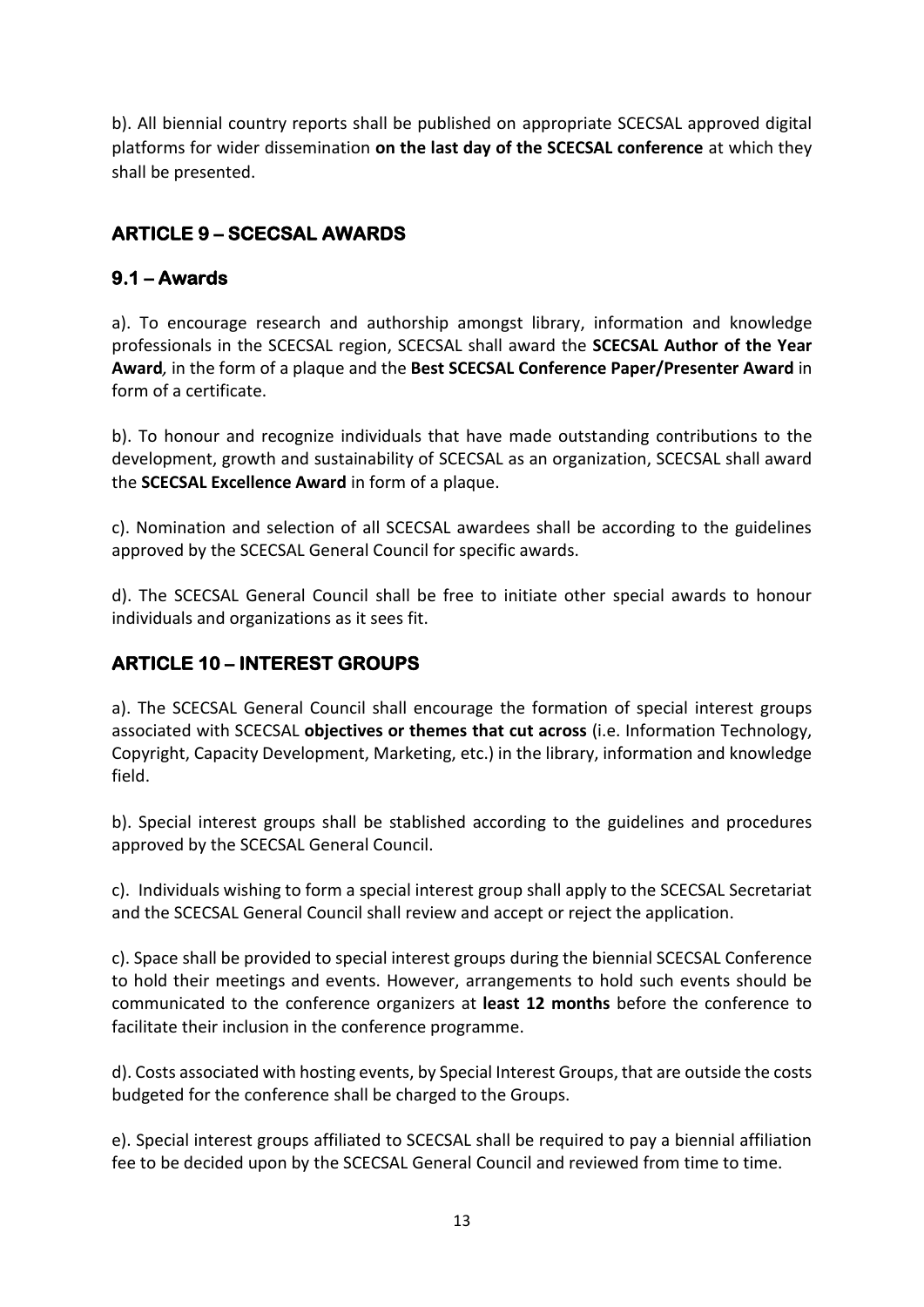## **ARTICLE 11 – AFFILIATION**

a). The SCECSAL General Council, by a decision of at least two thirds of the members, shall have powers to:

- i. Affiliate SCECSAL to any international organization having similar or comparable objectives.
- ii. Establish partnerships with organizations such as the African Union, Southern African Development Community (SADC), Common Market for Eastern and Southern Africa (COMESA), the East African Community (ECA), etc.

## **ARTICLE 12 – QUORUM AND VOTING**

a). The quorum for any meeting (including virtual meetings) of the SCECSAL General Council shall be **two-thirds of its paid-up member Associations** including the Chairperson, present at the time of the meeting.

b). Only official representatives of **member Associations** shall have the right to vote on SCECSAL matters during the SCECSAL Business Meetings or at any other SCECSAL events.

c). **Voting on matters** discussed at the face-to-face SCECSAL Business Meeting shall be either by **a show of hands** or **secret ballot,** depending on decision of the members present at meeting. **The Chairperson shall cast his/her vote in the event of a tie**.

d) Voting on matters **discussed in between the face to face SCECSAL Business Meetings** shall be by use of any appropriate voting means (i.e. electronic voting, by email, etc.) agreed upon by the SCECSAL General Council and the results of such voting shall be binding. **The Chairperson shall cast his/her vote in the event of a tie**.

e). Unless specifically indicated in this constitution, a motion shall be passed by a simple majority of the votes cast. **The Chairperson shall cast his/her vote in the event of a tie**.

## **ARTICLE 13 – SANCTIONS AND LIFTING OF SANCTIONS**

a). When a member Association or SCECSAL Affiliate fails to meet its constitutional or any other **financial obligations** to SCECSAL by the deadlines set in this constitution or by the decisions of the SCECSAL General Council, the Council, through the SCECSAL Secretariat, shall:

- i. shall seek an audience with the member Association / SCECSAL Affiliate to establish the reasons for this, discuss workable solutions, and agree on the best way and deadlines to settle the financial obligations;
- ii. if an agreement cannot be reached on how best to settle the financial obligations, the SCECSAL Secretariat shall recommend to the SCECSAL General Council the suspension of the member Association from SCECSAL;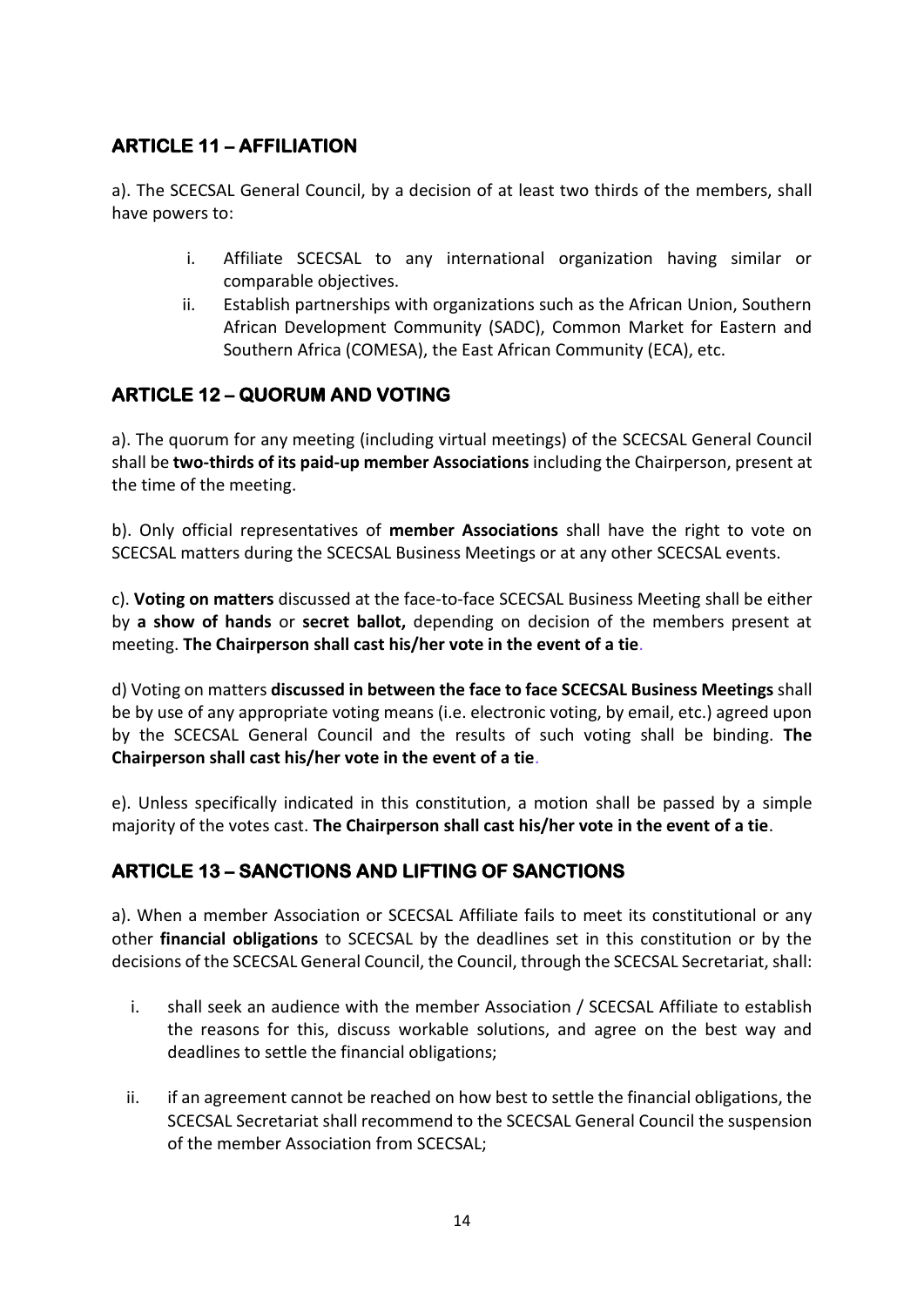iii. the member Association shall be suspended from SCECSAL by a **simple majority decision,** through a secret ballot vote, of the paid-up members of the SCECSAL General Council.

b). A member's suspension from participating in SCECSAL activities shall only be lifted **after paying the full amount(s) due plus a 20% surcharge** on the amounts to the SCECSAL Secretariat.

d). The SCECSAL General Council shall have the power to **expel, by a simple majority decision,**  from SCECSAL a member Association that fails to meet its constitutional and financial obligations for two consecutive biennials.

# **ARTICLE 14 – AMENDING THE CONSTITUION**

a). Proposals to amend any provisions of the SCECSAL Constitution shall be submitted to the SCECSAL Secretariat by **31 January** of the year in which the proposals shall be tabled at the face-to-face SCECSAL Business Meeting.

b). All proposals to amend any provisions of the constitution should:

- i. Indicate the article or clause to be amended
- ii. Provide proposed text for the amendment or new article/clause
- iii. Provide rationale for the proposed amendment or introduction of the new article/clause.

c). The SCECSAL Secretariat shall distribute the proposed amendment(s) to the members of the SCECSAL General Council by **1 March** in the year in which the proposals shall be tabled at the SCECSAL Business Meeting.

d). All proposals to amend the SCECSAL Constitution shall be discussed and adopted or rejected by the SCECSAL General Council **only at the face-to-face SCECSAL Business Meeting**. If adopted, the amendments shall be with immediate effect and copies of the revised constitution shall be distributed and posted on the SCECSAL website by the Secretariat within **seven (7) days** of adopting the amendments.

# **ARTICLE 15 – DISSOLUTION OF SCECSAL**

a). SCECSAL **may be dissolved** by a decision, through a secret ballot vote of at least **three quarters** of the representatives of paid up member Associations present at the face-to-face meeting of the SCECSAL General Council.

b). All rights, title, and interest, both legal and equitable of member Associations in the SCECSAL and to its properties, shall end upon the confirmation of the results of the secret ballot vote of the decision to dissolve SCECSAL.